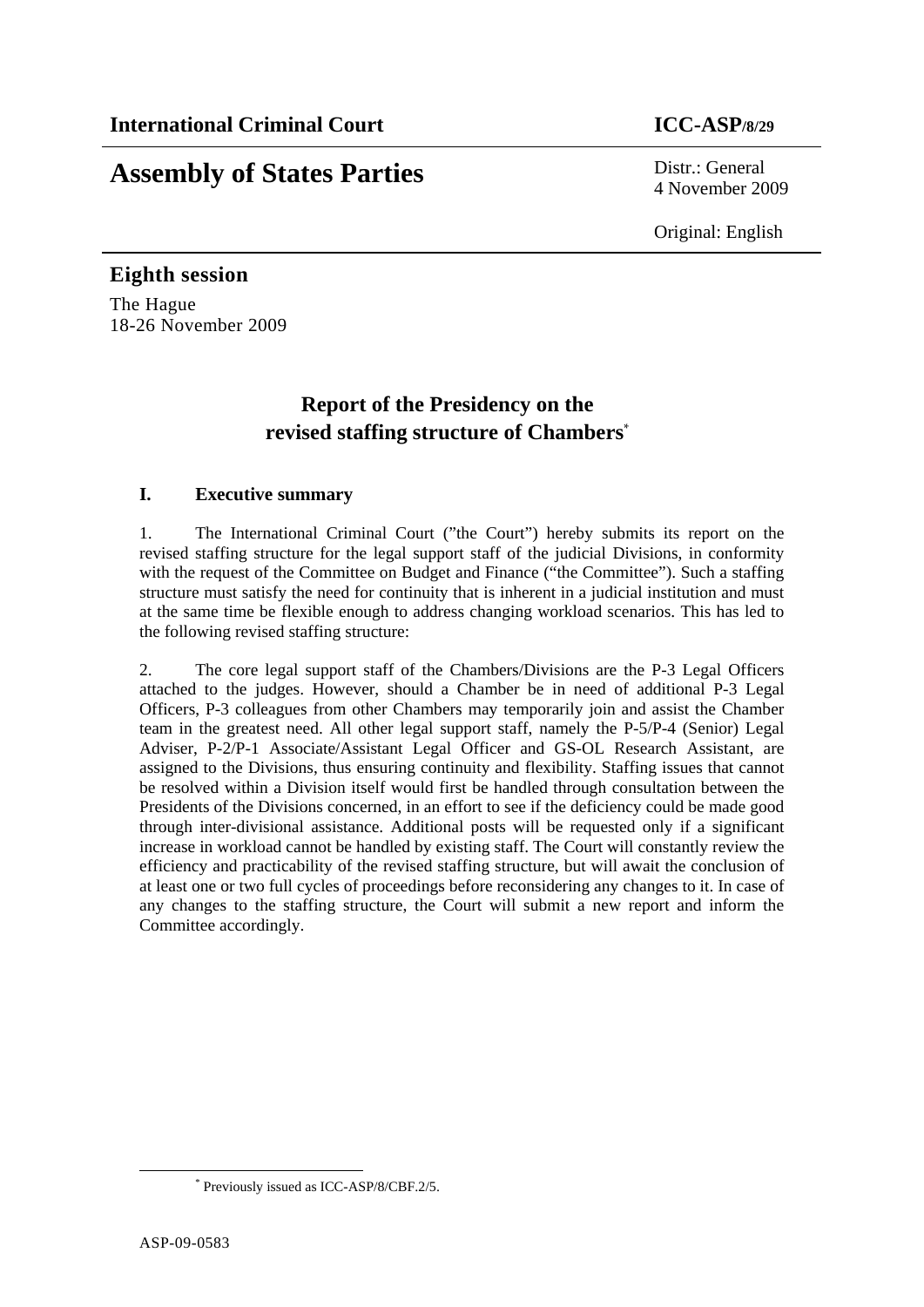## **II. Introduction**

3. This report on the staffing structure for Chambers staff is submitted to the Committee pursuant to paragraph 73 of the report of the Committee on the work of its eighth session,<sup>1</sup> paragraph  $72$  of the report of the Committee on the work of its eleventh session<sup>2</sup> and paragraphs 53 to 57 of the report of the Committee on the work of its tenth session.<sup>3</sup> The revised staffing structure as set out in the present report supersedes the staffing structure submitted by the Presidency to the Committee in  $2004<sup>4</sup>$ 

4. The current allocation of staff in Chambers reflects a considered effort to maximize resources and increase efficiencies as the Court gains more experience in the application of the Rome Statute and from new developments in the roles and responsibilities of Chambers. The revised staffing structure has been implemented in accordance with the Rome Statute and follows the vision of the Strategic Plan of the International Criminal Court.<sup>5</sup> The 18 elected judges are supported by a staffing structure that currently consists of 24 Professional level posts and 11 General Service level posts. More specifically, the current staffing structure is as follows: one P-5 Senior Legal Adviser assigned to the Pre-Trial Division, two P-4 Legal Advisers (one assigned to the Trial Division and one to the Appeals Division) and sixteen P-3 Legal Officers. In addition, there are three GS-OL Research Assistants (one assigned per Division), and eight GS-OL Administrative Assistants, who provide direct support to the judges. Further, there are two additional P-3 Legal Officers and three P-2 Associate Legal Officers funded by general temporary assistance (GTA). A request has been made in the proposed budget for 2010 for these to be converted to established posts.

#### **III. Division workload and staffing functions**

5. Under the Rome Statute, Chambers is divided into three Divisions: Pre-Trial, Trial and Appeals. The Presidency assigns situations and cases to the Pre-Trial and Trial Chambers, while the Appeals Chamber considers appeals from decisions taken at the pre-trial and trial levels. The Chambers are faced with a wide range of issues on which there are few existing guides (e.g. new procedural framework, victims' participation, and reparations). As a result, extensive research and analysis in relation to the interpretation of case law and of the Rome Statute are necessary. In order to understand the Chambers' needs in terms of staffing requirements, reference must be made first to the statutory functions of the different Chambers and their past experience in exercising those functions. A short overview is provided below.

 <sup>1</sup> *Official Records of the Assembly of States Parties to the Rome Statute of the International Criminal Court, Sixth session, New York, 30 November to 14 December 2007* (International Criminal Court publication, ICC-ASP/6/20), vol. II.B.1.

<sup>2</sup> *Official Records of the Assembly of States Parties to the Rome Statute of the International Criminal Court, Seventh session, The Hague, 14-22 November 2008* (International Criminal Court publication, ICC-ASP/7/20), vol. II.B.2.

<sup>3</sup> Ibid., vol. II.B.1.

<sup>4</sup>*Official Records of the Assembly of States Parties to the Rome Statute of the International Criminal Court, Third session, The Hague, 6-10 September 2004* (International Criminal Court publication, ICC-ASP/3/25), part II.A.8(b), para. 53.

<sup>5</sup> ICC-ASP/5/6, Strategic Plan of the International Criminal Court.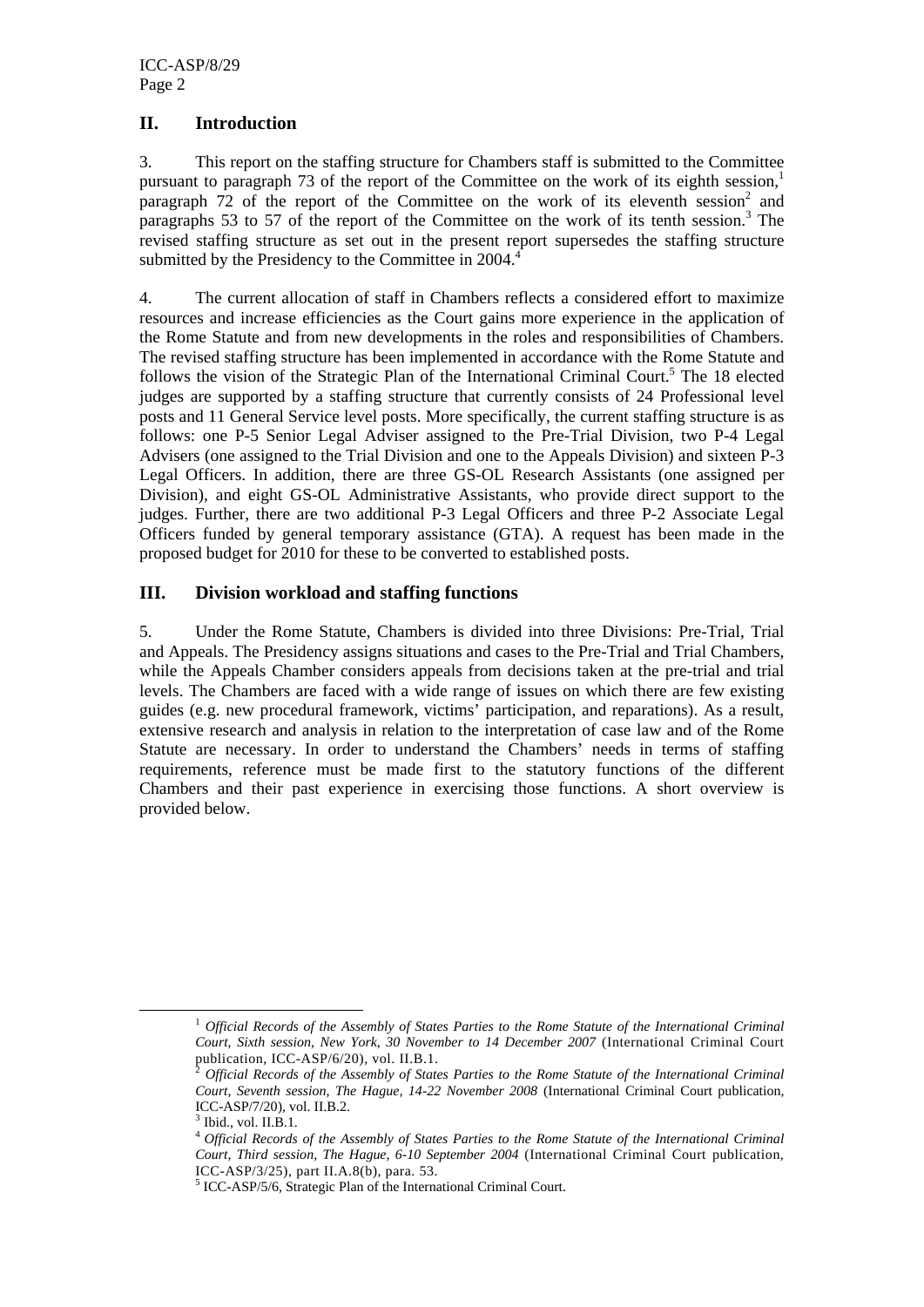#### **The Pre-Trial Division**

6. The Pre-Trial Division is comprised of a minimum of six judges, $6$  currently organized into two Pre-Trial Chambers. There are two general categories of proceedings before a Pre-Trial Chamber, those relating to a situation and those at case level; this distinction is unique to the Court. Currently, each Chamber is responsible for two situations and the corresponding cases.<sup>7</sup>

7. Proceedings relating to situations include those regarding the participation of victims during the investigation stage and applications to preserve evidence.<sup>8</sup> They also include proceedings arising under articles 15, 18 and 53 of the Rome Statute, which have not yet been presented to the Pre-Trial Chambers. Investigations by the Prosecutor in all four situations are still ongoing.

8. At the case level, the Pre-Trial Chamber first issues either a warrant of arrest or a summons to appear. Thirteen warrants of arrest and one summons to appear have been issued since the Court commenced operations, with an average issuing time of two to three months per warrant/summons to appear. The Pre-Trial Chamber also handles all proceedings relating to the confirmation of the charges, which have on average<sup>9</sup> lasted eight to twelve months.<sup>10</sup>

#### **Trial Division**

9. The Trial Division is comprised of a minimum of six judges, $1/1$  currently organized into two Trial Chambers. The Trial Chambers ensure that fair and expeditious trials are conducted, with full respect for the rights of the accused and due regard for the protection of victims and witnesses. Upon the conclusion of a trial, the Chamber trying the case has to prepare a reasoned judgment, convicting or acquitting the accused. A conviction comprises two elements: the sentence and a reparations order. The latter is a unique feature of the Court, unprecedented in international criminal justice. Under article 75 of the Rome Statute, the Court may make an order directly against a convicted person, specifying appropriate reparations to, or in respect of, victims, including restitution, compensation and rehabilitation.

 $\frac{6 \text{ A trial}}{20 \text{ narg } 1 \text{ of the Po}}$  $^6$  Article 39, para. 1, of the Rome Statute.<br> $^7$  Pro Trial Chamber I has been assigned.

 $\frac{1}{2}$  Pre-Trial Chamber I has been assigned the situation in the Democratic Republic of the Congo and the related case of *The Prosecutor v. Bosco Ntaganda*, and the situation in the Sudan/Darfur and the related cases of *The Prosecutor v. Ahmad Muhammad Harun and Ali Muhammad Ali-Abd-Al-Rahman*, the case of *The Prosecutor v. Omar Hassan Ahmad Al Bashir* and the case of *The Prosecutor v. Bahr Idriss Abu Garda*. Pre-Trial Chamber II has been assigned the situation in Uganda and the related case of *The Prosecutor v. Joseph Kony et al*., and the situation in the Central African Republic and the related case of *The Prosecutor v. Jean-Pierre Bemba Gombo.* 

<sup>&</sup>lt;sup>8</sup> In 2008, proceedings relating to situations resulted in the issuance of 65 decisions (amounting to 1,004 pages). This workload is expected to remain stable, although it is dependent on the number of situations that are referred to the Court.

<sup>&</sup>lt;sup>9</sup> These average lengths can vary considerably, depending on the complexity of the case, the number of counts, the number of persons prosecuted at the same time, and whether leave to appeal has been lodged/granted.

 $10 \text{ In } 2008$ , 342 decisions were issued by the Pre-Trial Chambers at the case level (over 4,800 pages). It is anticipated that this is a good indicator of the future workload with regard to case proceedings. The cumulative output of Pre-Trial Chambers in 2008 thus encompassed more than 400 decisions issued, amounting to 6,000 pages. This represented almost twice the amount of judicial activity by comparison with 2007.

<sup>&</sup>lt;sup>11</sup> Article 39, paragraph 1, of the Rome Statute.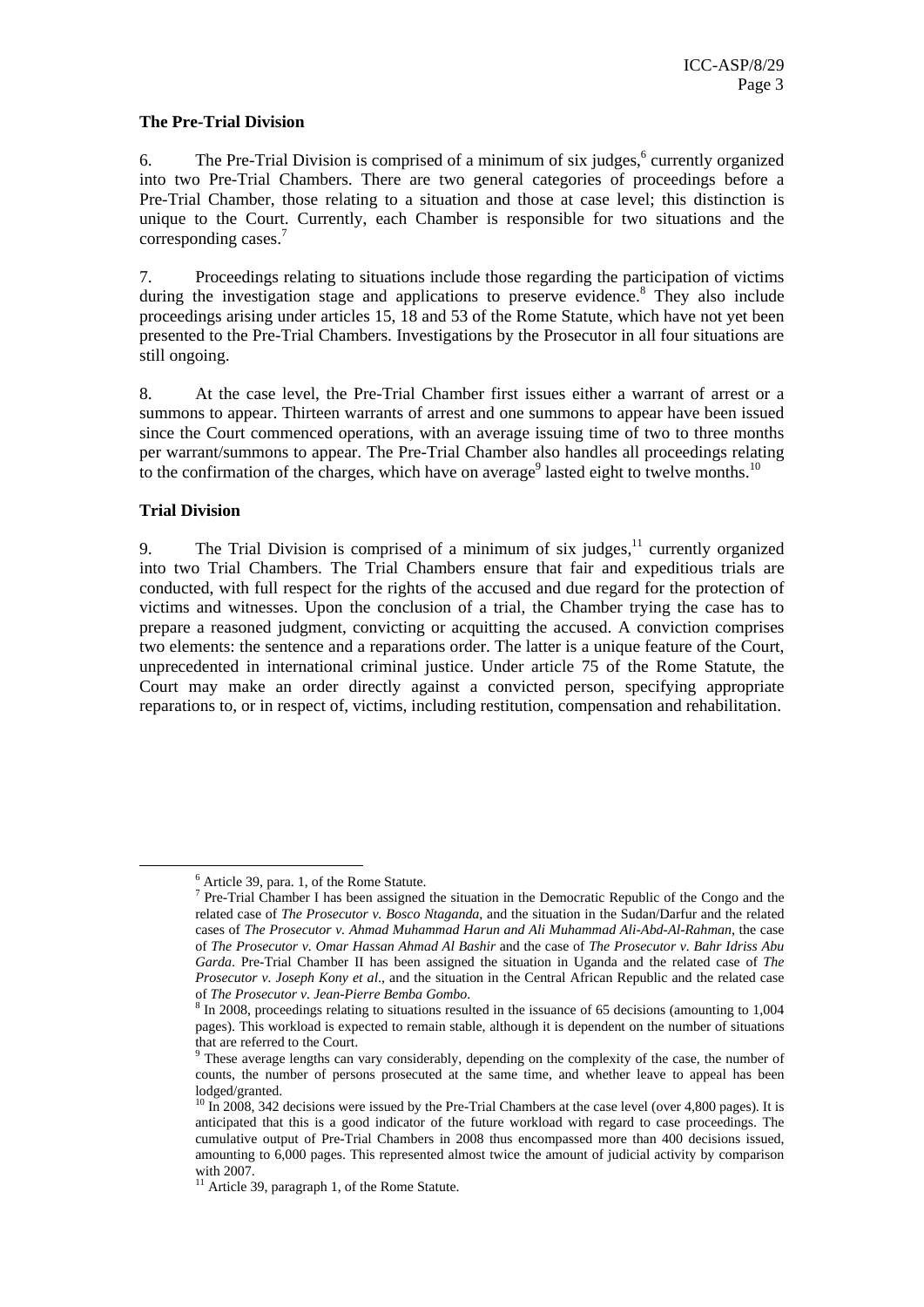10. The very first trial before the Court commenced in January 2009. Trial Chamber I has been assigned the trial of Thomas Lubanga Dyilo and is presently hearing evidence. The trial of Germain Katanga and Mathieu Ngujolo Chui is scheduled to commence before Trial Chamber II in September 2009.12

## **Appeals Division**

11. The Appeals Division is comprised of five judges; $13$  the Appeals Chamber is composed of all judges of the Appeals  $Division<sup>14</sup>$  and is responsible for hearing appeals brought by the participants against decisions of the Pre-Trial and Trial Chambers. These appeals fall into two general categories: final appeals against Trial Chamber decisions of acquittal or conviction or against sentence, as well as orders for reparations and appeals against other decisions. The latter category of so-called interlocutory appeals may arise in the pre-investigation phase, the investigation phase and after the surrender or appearance of the suspected person.<sup>15</sup> Further, a revision of a final judgment of conviction or sentence may be sought. As the first trial is still ongoing, no final appeal or application for revision has yet been made.

#### **Functions of the staff**

12. **P-5/P-4 (Senior) Legal Adviser**. The P-5 Senior Legal Adviser and P-4 Legal Advisers, who have specific knowledge of the functions of the Chambers, provide high quality legal advice to all Chambers in the Division and assist in the coordination of the judicial and administrative work of those Chambers under the supervision of the Presidents of the Division and the Presiding Judges. They liaise with the parties and participants in each case, in consultation with the Presiding/Single Judge, and, if necessary, function as the interlocutors for the Registry. Due to their involvement in the work of all Chambers in the Division they are in a unique position to assist the judges in the effective use of available resources and assessment of the needs of each Chamber. In addition, they perform coordinating and administrative functions relating to the Division under the supervision of the Presidents of the Division. They also serve as a first point of contact on staffing and administrative matters. One Senior Legal Adviser or Legal Adviser is currently assigned to each Division.

13. **P-3 Legal Officers**. The main duties of the Legal Officers relate to the day-to-day activities of the Chamber to which they have been assigned. Their responsibilities include drafting of memoranda, orders and decisions, assisting judges in the preparation of hearings, legal research and, as tasked, guiding assigned P-2/P-1 Associate/Assistant Legal Officers. The Legal Officers have comprehensive knowledge of the proceedings in question, and advise on complex and often innovative legal issues. They also assist the judges in their duties relevant to plenary sessions (e.g. amendments to the Regulations of the Court) and to the working groups or other committees on which judges sit. Each P-3 Legal Officer is currently assigned to an individual judge.

 $12$  In 2008, the parties and participants made 1,750 filings in Trial Chamber I. There were nearly 300 filings between January and March 2009. Thus far in 2009, the Chamber has issued 108 written decisions and orders and 28 oral decisions. Currently, the case file for Trial Chamber II runs to over 23,000 pages, with which the Chamber needs to familiarize itself. In the last two months of 2008 alone, there were 139 filings by the participants.

<sup>&</sup>lt;sup>13</sup> Article 39, paragraph 1, of the Rome Statute.<br><sup>14</sup> Article 39, paragraph 2 (b) (i), of the Rome Statute.<br><sup>15</sup> There were 22 interlocutory appeals in 2008.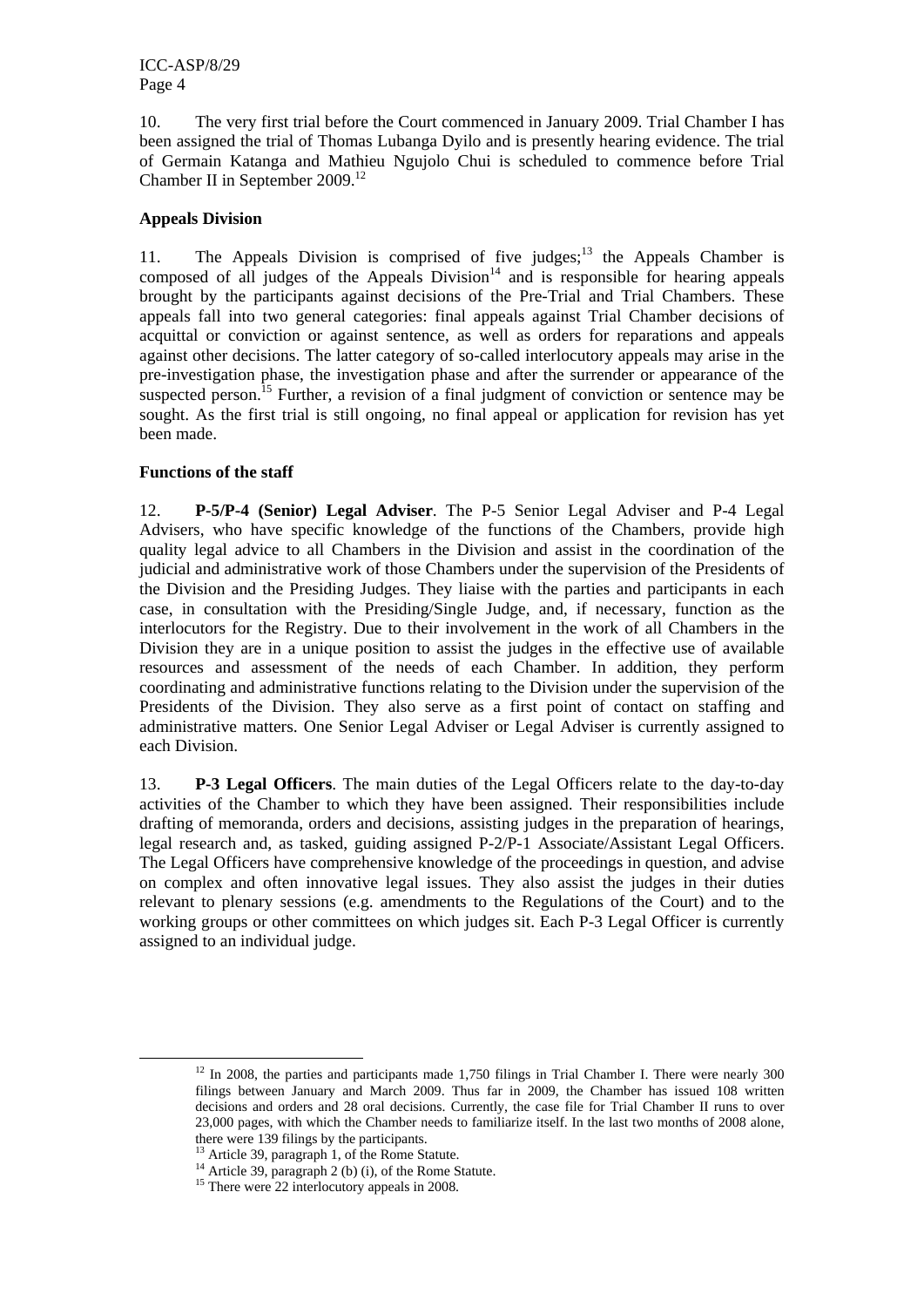14. **P-2/P-1 Associate/Assistant Legal Officer; GS-OL Research Assistants**. These staff members are required to carry out research or in-depth research projects with a view to assisting Chambers in drafting memoranda, orders and decisions. In addition, Associate/Assistant Legal Officers or Research Assistants may assist the judges with nonjudicial tasks, such as the preparation of meetings or the drafting of reports. The P-2/P-1 Associate/Assistant Legal Officers and GS-OL Research Assistants are currently assigned to the Division.

## **IV. Objective of the revised staffing structure: efficient use of legal support staff**

15. The first goal of the Court under the Strategic Plan is to "conduct fair, effective and expeditious public proceedings in accordance with the Rome Statute and with high legal standards, ensuring full exercise of the rights of all participants".<sup>16</sup> The revised staffing structure establishes a framework that allows for supporting those goals in the most efficient manner and takes account of the unique features specific to the Court. In establishing this staffing framework, it is crucial that two requirements are satisfied: that of continuity and flexibility.

16. Continuity is an important feature for the work of any court of law, as it is for the International Criminal Court. Detailed knowledge of the case law and of the relevant procedural law applicable to the various stages of the proceedings is of utmost importance for the proper functioning of the Court, as this will ensure coherence, consistency and predictability in the Court's proceedings and decisions. Staff members are an important source of institutional memory in this regard.

17. Flexibility in staffing is required by the jurisdictional framework of the Court, as well as by factors extraneous to the work and workload of Chambers. For several reasons, it is difficult to predict the workload of Chambers. The jurisdiction of the Court is potentially very broad and could cover several situations at the same time, from which an unknown number of cases may emanate. In general, the activities of Chambers are largely driven by the participants, their workload depending to a great extent on the number of participants (such as the Prosecutor, accused person(s), victims, States, amici curiae) and the nature and number of submissions filed (applications for the issuance of warrants of arrest, requests for redactions, applications for victims' participation, applications for leave to appeal etc.). Lastly, the Court also depends to a great extent upon the cooperation of States, in particular when a person is to be arrested and surrendered to the Court.

## **V. The revised staffing structure**

18. The revised Chambers' staffing structure reflects workload trends over recent years, and takes account of the projected workload in the forthcoming years. It balances the need to develop institutional knowledge and continuity within the Chambers with that of flexibility, with a view to providing the most efficient and effective assistance to the judges.

19. The experience of the Court over the past several years, combined with information from similar institutions, has enabled the Court to set forth a revised staffing structure that will best serve the needs of the Court for the foreseeable future. The Court accordingly presents a revised staffing structure which takes account of both its current workload and the possibility of significant changes in workload. Any structure needs to be flexible, in order to accommodate both a potential rapid increase and a potential gradual decrease of cases in the long run.

<sup>&</sup>lt;sup>16</sup> ICC-ASP/5/6, Strategic Plan of the International Criminal Court, section IV.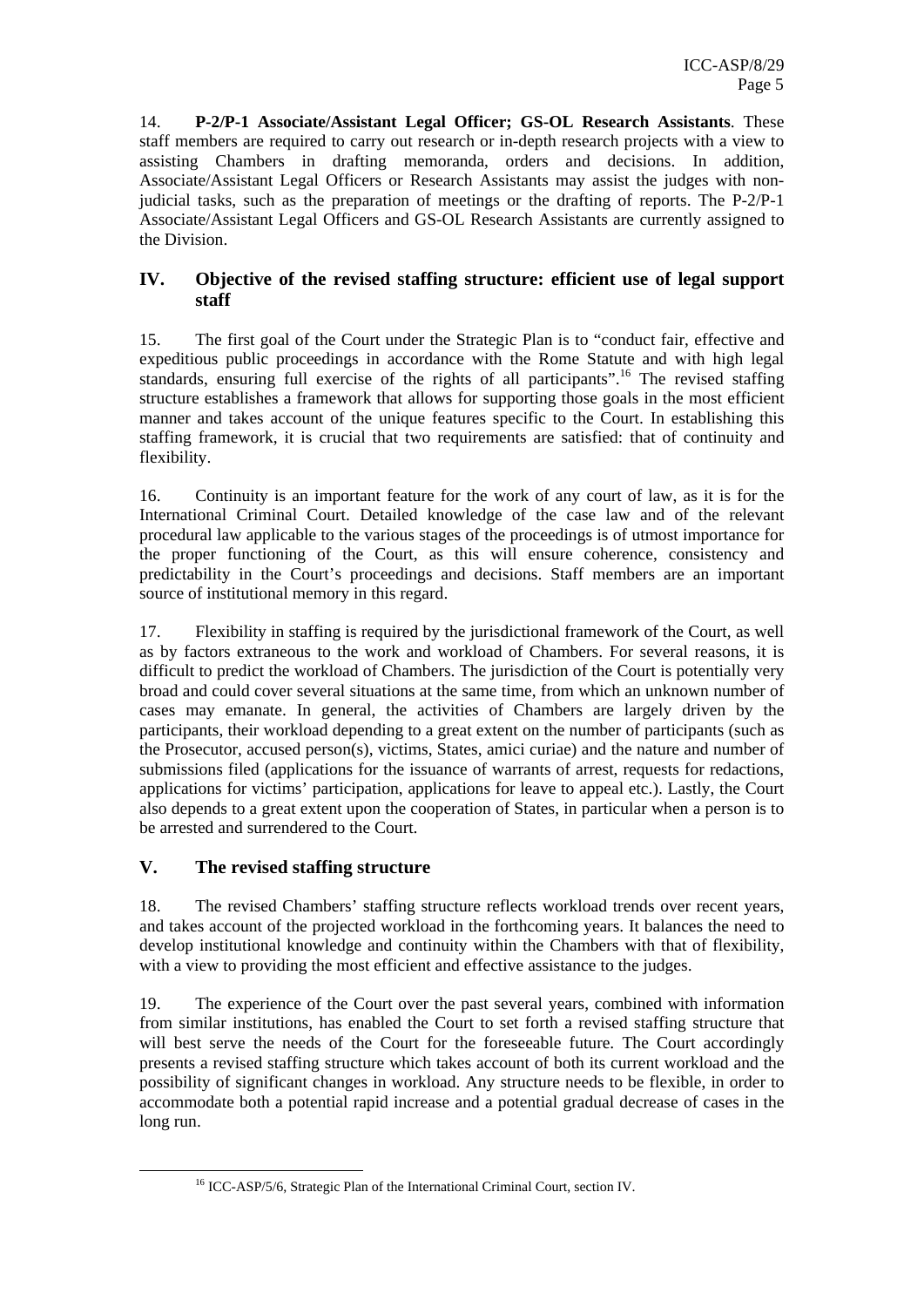20. As explained above, within Chambers, only the Pre-Trial Division has experienced a full cycle workload (from the issuance of a warrant to the confirmation of a case for trial). One Trial Chamber is in the midst of its first trial, another Trial Chamber is preparing the second trial scheduled for September 2009. The Appeals Chamber, although it has already been involved in a number of interlocutory appeals from the Pre-Trial and Trial Chambers, has yet to experience an application for revision of conviction or sentence. Hence, as with the Trial Division, potential staffing needs can only be estimated on the basis of experience to date and on that of similar institutions.

21. The Committee has requested the Court to consider the feasibility of pooling Legal Officers between Chambers and the Registry. This option has been carefully considered, but does not support the structure of the Court as specified in article 34 of the Rome Statute. Further, such action would undermine the maintenance of institutional memory, may conflict with the confidential nature of proceedings, and is not feasible, given the workload and variety of functions of the two organs and the expertise required by their respective staff members.

22. However, in line with the need for flexibility as stated above, the pooling of posts within Chambers is indeed a means of achieving this objective, permitting posts to be flexibly deployed within and amongst the three Divisions in accordance with workload requirements.

23. The Court has revised its Chambers' staffing structure based on the following considerations:

- One **P-3 Legal Officer** is attached to each of the 18 judges. As a general rule, each legal officer remains attached to his or her own Division, exercising the functions as set out in paragraph 13 above. The attachment of P-3 Legal Officers to individual judges assures continuity in the latter's immediate working environment, enabling them to work most efficiently with persons upon whom they can rely and with whom they can build a relationship of trust. The P-3 Legal Officers have specific knowledge of the Chamber/Division in which the judge they are attached to is working. This approach has shown its worth to the Court over the past seven years and is also applied in other international courts. At the same time, should a Chamber be in need of additional P-3 Legal Officers, P-3 colleagues from other Chambers may temporarily join and assist the Chamber team in the greatest need. This addresses the need for flexibility, while providing staff with an opportunity to expand their knowledge and develop their legal skills across a wider range of Chambers.
- All other legal support staff, namely the **P-5/P-4 (Senior) Legal Adviser, P-2/P-1 Associate/Assistant Legal Officer and GS-OL Research Assistant**, are assigned to the Division. Reference is made to the functions of such legal support staff in paragraphs 12 and 14 above. Attachment to the Division ensures continuity (as in the case of the (Senior) Legal Advisers) and flexibility in staffing management (as in the case of Associate/Assistant Legal Officers and Research Assistants) and strengthens the capability within Chambers to respond to resource-related needs in an efficient manner. This approach has shown its worth to the Court over the past seven years.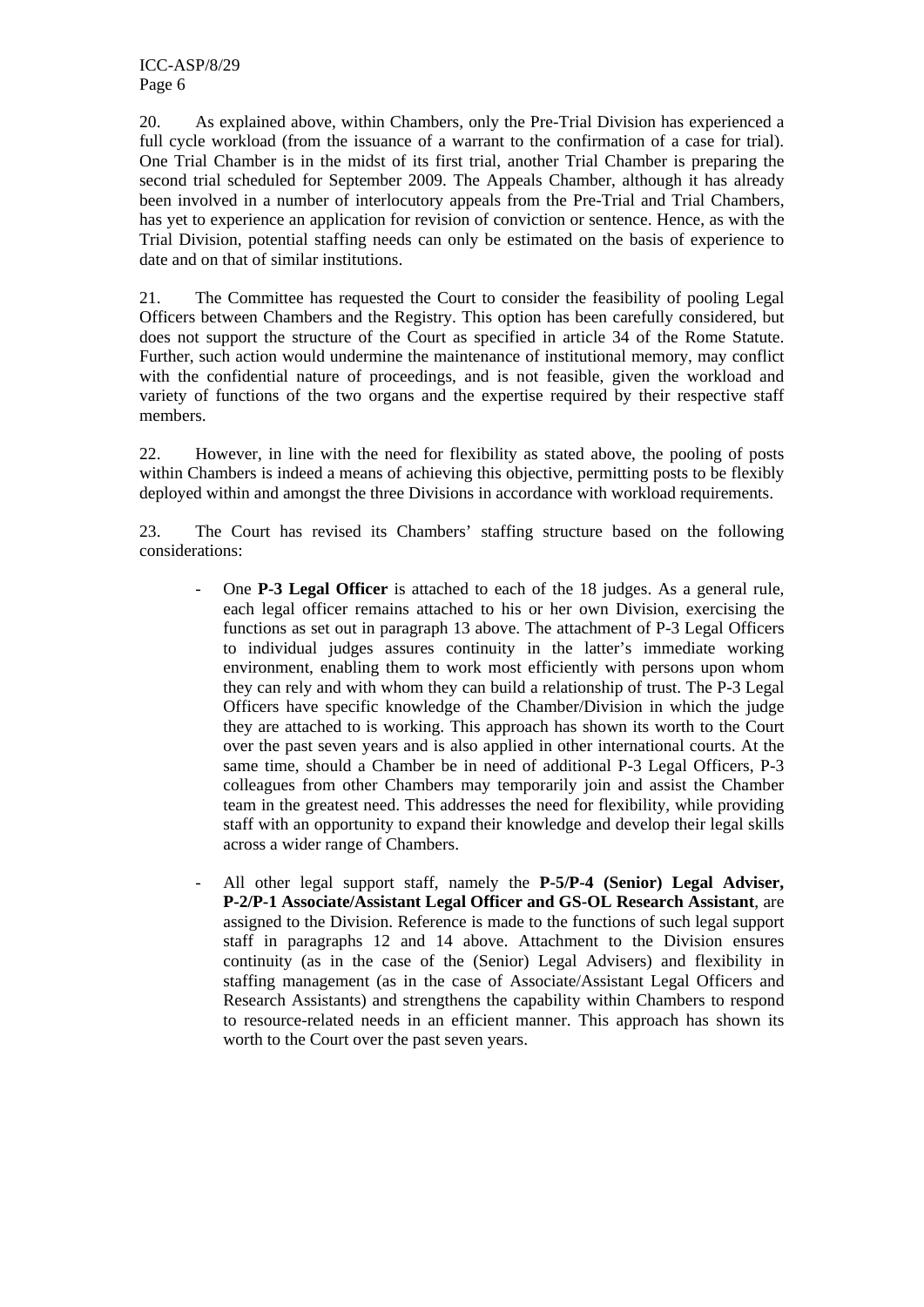24. The revised staffing structure is set out in the organization chart below.



25. In case of a significant increase in workload (e.g. several trials ongoing, proven need for a specialist in a specific area of the law, etc.), consideration may be given to the possible need for additional legal support staff assigned to a Division or Chamber.

26. It should be emphasized that this structure allows for a considerable degree of flexibility within the Divisions to move staff as required according to variations in workload. The Court is moving to improve the situation by streamlining procedures for redeploying staff within Chambers. Clearly defined lines of communication are intended to increase this flexibility. This will enable the Presidents of Divisions, in accordance with regulation 14 of the Regulations of the Court, to better monitor workloads and more efficiently oversee and assign Division staff resources. Staffing issues that cannot be resolved within the Division itself would first be handled through consultation between the Presidents of the Divisions concerned, in an effort to see if the deficiency could be made good through inter-divisional assistance. Only when there was no available option within Chambers as a whole, would additional assistance be sought.

27. Flexibility is achieved by tasking legal support staff to provide support to handle uneven workloads, while still allowing for staff who have gained in-depth knowledge of a certain situation or case to continue to work on that case through all phases of the proceedings. This structure facilitates the expeditiousness of judicial proceedings and allows staff to deepen and broaden their knowledge beyond the scope of a single case before one Chamber. Finally, working methods will be adapted in accordance with the demands of the workload: a Chamber may assign work to a team of legal support staff to assist all judges of the Chamber with respect to the assigned task. This working method can also be applied to divisional work or to tasks of judges relevant to plenary sessions or to the presentation of the Court to the broader public.